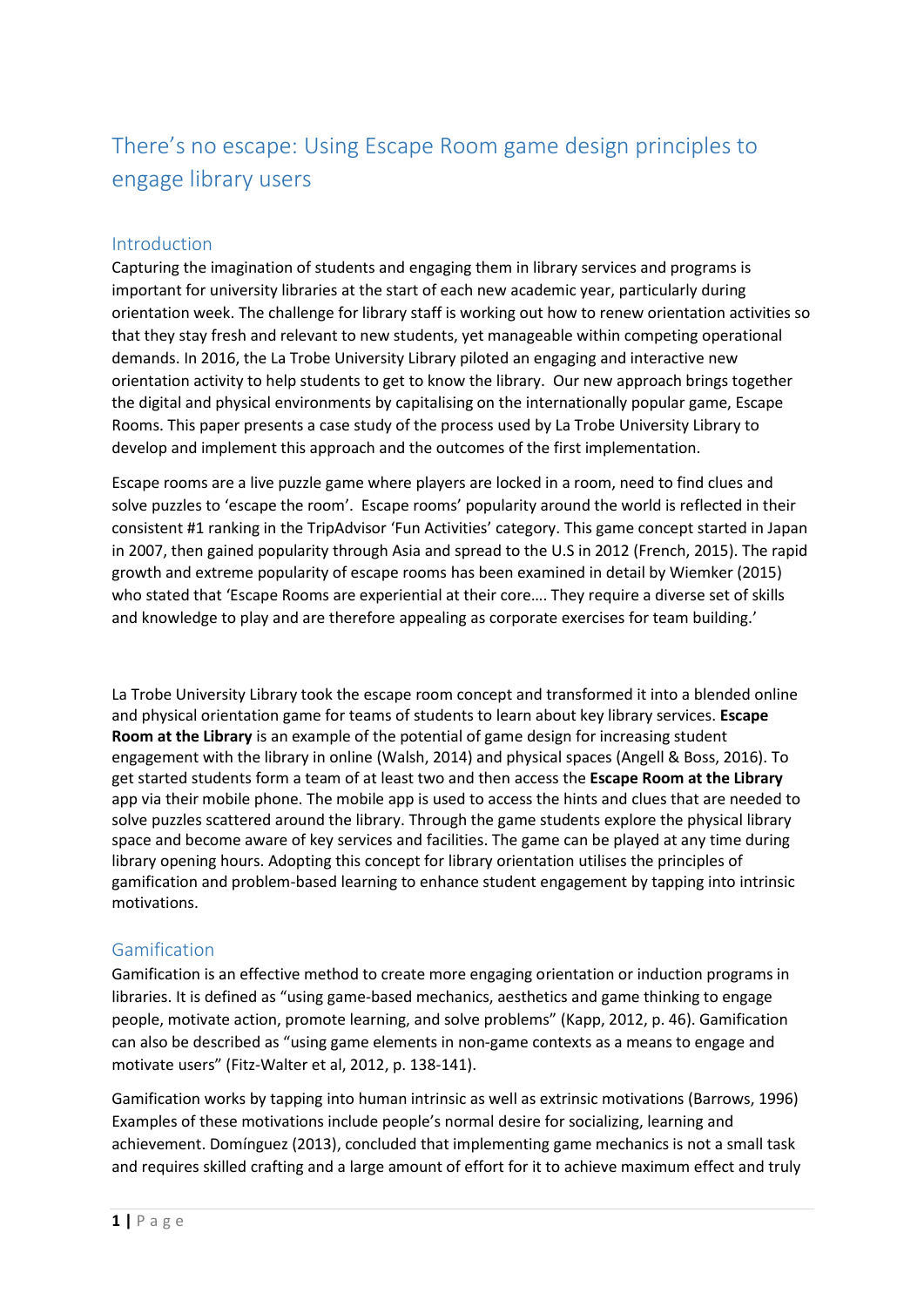improve engagement and motivation. Kapp (2012) lists the following elements as essential to game mechanics:

- Goals
- Rules
- Conflict, competition, or cooperation
- Time
- Reward structures
- Feedback
- Levels
- Storytelling
- Curve of interest
- Replay or do over

Puzzles are the underlying component of escape rooms. Each puzzle uses a game loop which is described by Wiemker (2015) as:

- A Challenge e.g. To open a combination lock of a box
- A Solution (to be found) e.g. Clues or puzzles to open the combination lock
- A Reward for solving the challenge e.g. The contents of the box when opened

Puzzles can be categorised into two types: physical and mental (Wiemker, 2014)

- A physical puzzle involves a task where real world items are manipulated to finish a challenge. An example of this is moving through a maze.
- A mental puzzle requires thinking and logic skills. The player must use logic such as deduction and correlation to solve the puzzle.

When we adapted the escape room concept to a student learning environment, we made use of both the elements essential to game mechanics and physical and mental puzzles in order to maximise engagement and learning effectiveness.

## Escape Room at the Library and problem based learning

Problem based learning has been used successfully by many academic libraries around the world to increase the level of interaction in library learning activities (Angell & Boss, 2016). Barrows (1996) identifies six characteristics of problem based learning. Four of these characteristics are applicable to **Escape Room at the Library**, including: student-centred learning, creation of small groups, teacher as facilitator (in the case of **Escape Room at the Library**, the mobile platform acted as the facilitator), and learning stimulus organised around a problem.

The puzzles integrated into **Escape Room at the Library** are problem-based activities intended to enhance knowledge retention through a 'challenge, solution, reward' game loop (Wiemker, 2015). The combination of actively solving puzzles and physically experiencing the library has the potential to be a more memorable learning activity for students. In developing the 'cone of learning' model, Dale found that after two weeks, people retained only 10% of what they read, 20% of what they heard but recalled 90% of what they did. Dale (n.d) emphasises that 'experiential learning' involves all the senses. The more senses used in interacting with a scenario, the better the chance of retaining what has been learnt (French, 2015). The Escape Room at the Library game also uses tactile elements to involve as many senses as possible.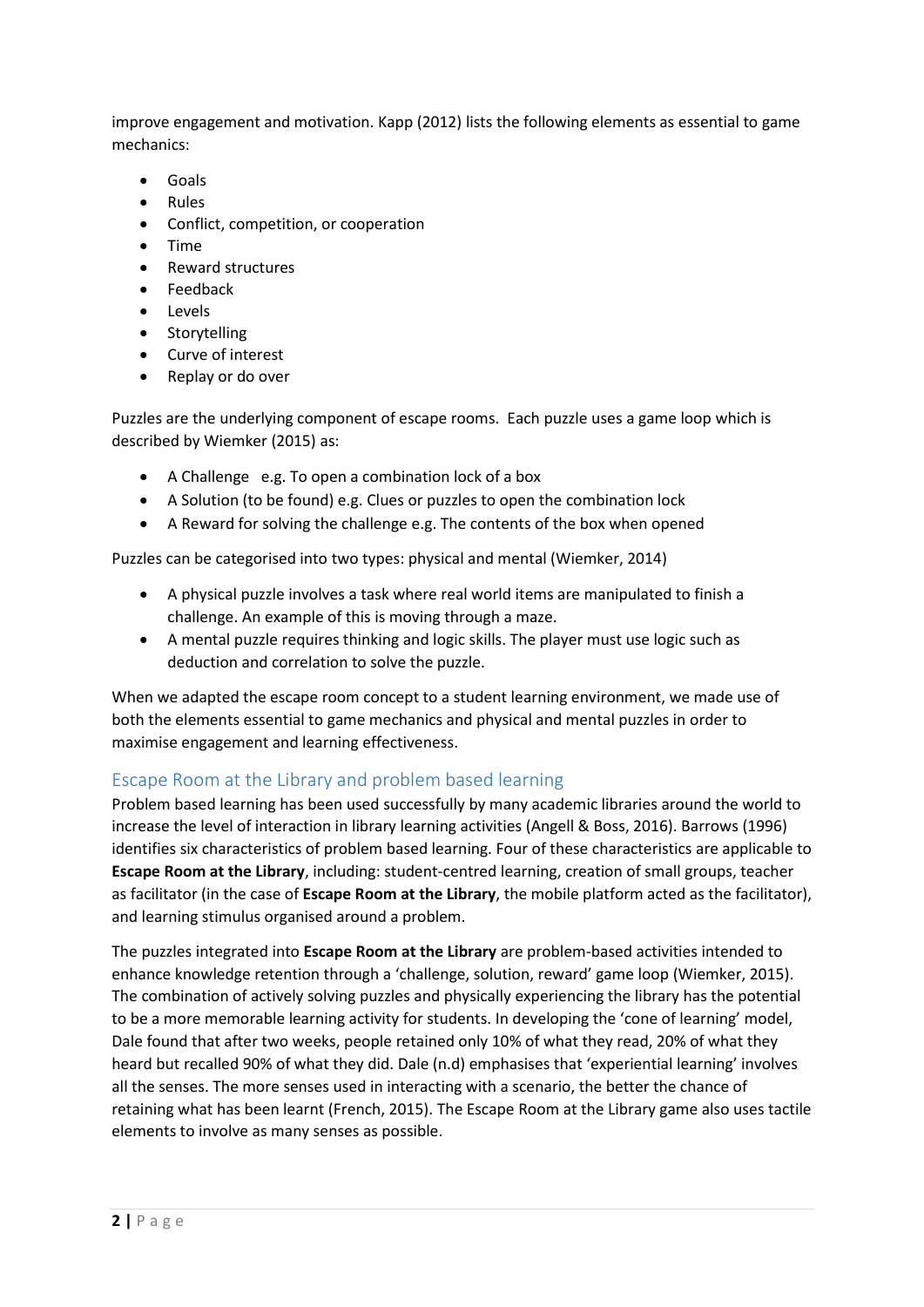## Development of Escape Room at the Library

To develop **Escape Room at the Library**, the Library team went through the following five stage process:

- 1. Development of the game design brief
- 2. Ideation
- 3. Technical development
- 4. Puzzle development
- 5. Testing

#### *1. Development of the game design brief*

An environmental scan of physical Escape Rooms in Melbourne was conducted by the Project Coordinator to analyse the structure and components of an Escape Room experience was the first step in the development of the game design brief. The scan also involved research into online 'escape games'. A concept brief was then created to identify the following areas of game development, including:

- Objectives
- Challenges
- Risks
- Measuring success
- Ways to capture data

#### **Objectives**

The objectives of the game project were:

- Playable at any time during opening hours.
- Facilitate many players at any one time.
- Zero staff facilitation, the game needed to be self-directed.
- Game needed to be accessible on the go

#### Challenges

In thinking through the game design, a number of challenges needed to be addressed, including how to:

- adapt the escape room game concept to the whole of the library building.
- make the game scalable to facilitate many teams at any one time.
- minimise disruption to non-game users of the library.
- minimise risk of injury to players and other library users.
- incorporate key messages/learning provided via the existing library orientation tour.

#### Risks

We identified the risks associated with live action game play and addressed them through the following methods:

- **Running** Added a message in the 'how to play' section as well as the registration page.
- **Injury** Ensured Library/University insurance covered the event. The university legal department created the game terms and conditions that included a clause for indemnity.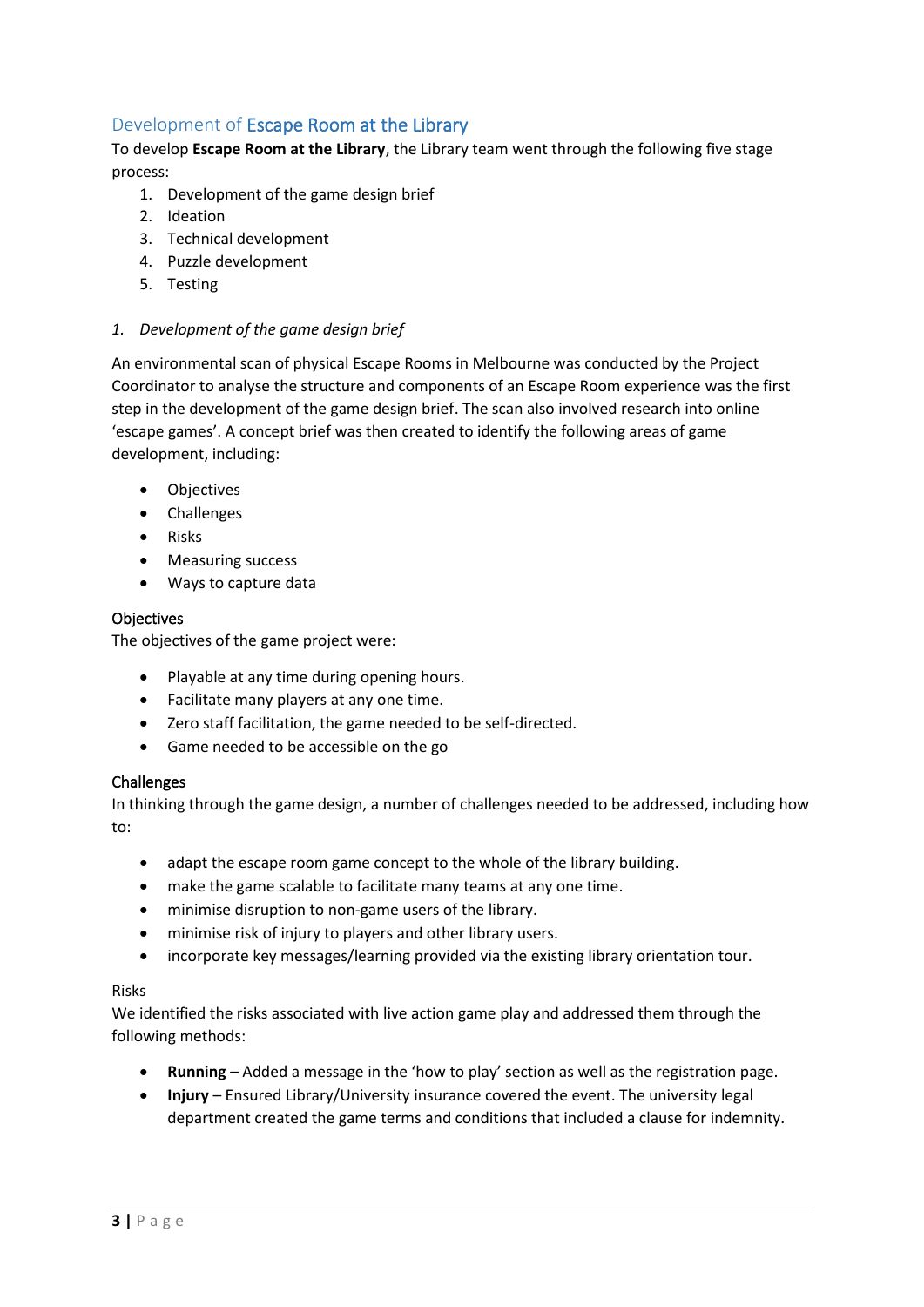- **Congestion** Designed the game as a blended online and physical game. The mobile app rotated each team through 3 different starting points in the library. When working out the placement of puzzles in the library, we avoided high traffic areas such as the help desk zone.
- **Maintenance** In normal Escape Rooms, staff are required to re-set the game pieces for each team. This is time consuming and would not work when there are many teams playing at any point in time. We only designed puzzles that didn't involve resetting.
- **Damage control** There was the potential for physical puzzle pieces to be damaged or go missing. When each puzzle was manufactured, we created two of each item. We also assigned a staff member to check if any puzzles needed replacing each morning during the game period. It took 15 minutes. There was only one occasion when we had to readjust the pieces. As part of the introductory message to set the scene or story of the game, it was heavily emphasised to the players that they did not need to move, lift or dismantle anything.
- **Cheating**  There was the potential for teams to cheat and we had to design a game with elements that would reduce this possibility. We decided that each team would be assigned a unique password that needed decoding using a cypher key in order to complete the game and obtain instant prizes at the end. We also used two cypher keys and alternated these keys for each team. Teams playing at the same time could not ask one another how to decode the password.

#### Measuring success

Managing stakeholder expectations can be difficult, how each individual assesses the success of a project can vary from person to person. We agreed to a common set of four quantifiable measures. The game would be considered successful if the post-game survey indicated that over 80% of respondents had fun, learnt something and would recommend the game to a friend. The last key measure was a participation rate above or equal to library orientation tour participation.

#### Ways to capture data

In order to measure the success of the game, we designed the ending of the game to lead students to a door where they were able to complete a post-game survey. We increased participation and incentivised completing the game and survey by providing prizes once players reached the door. The survey was designed to be completed in 3 minutes and tested whether students remembered the learning outcomes.

In addition to the post-game survey, we developed a back-end administration section as part of the mobile platform. This back-end section gave staff real-time information about:

- length of time taken for each puzzle,
- which storylines and passwords were assigned,
- start times and completion times,
- and which pages and hints were clicked on.

#### *2. Ideation*

The ideation process involved looking at the existing library tour script to identify information that could be used in the new game. We used 20% of the content from the library tour script. To decide which content was most important, we prioritised content based on 'what students would need to know now and what they can find out later as a result of knowing something now', for example:

- location of library facilities
- services offered by Ask La Trobe Staff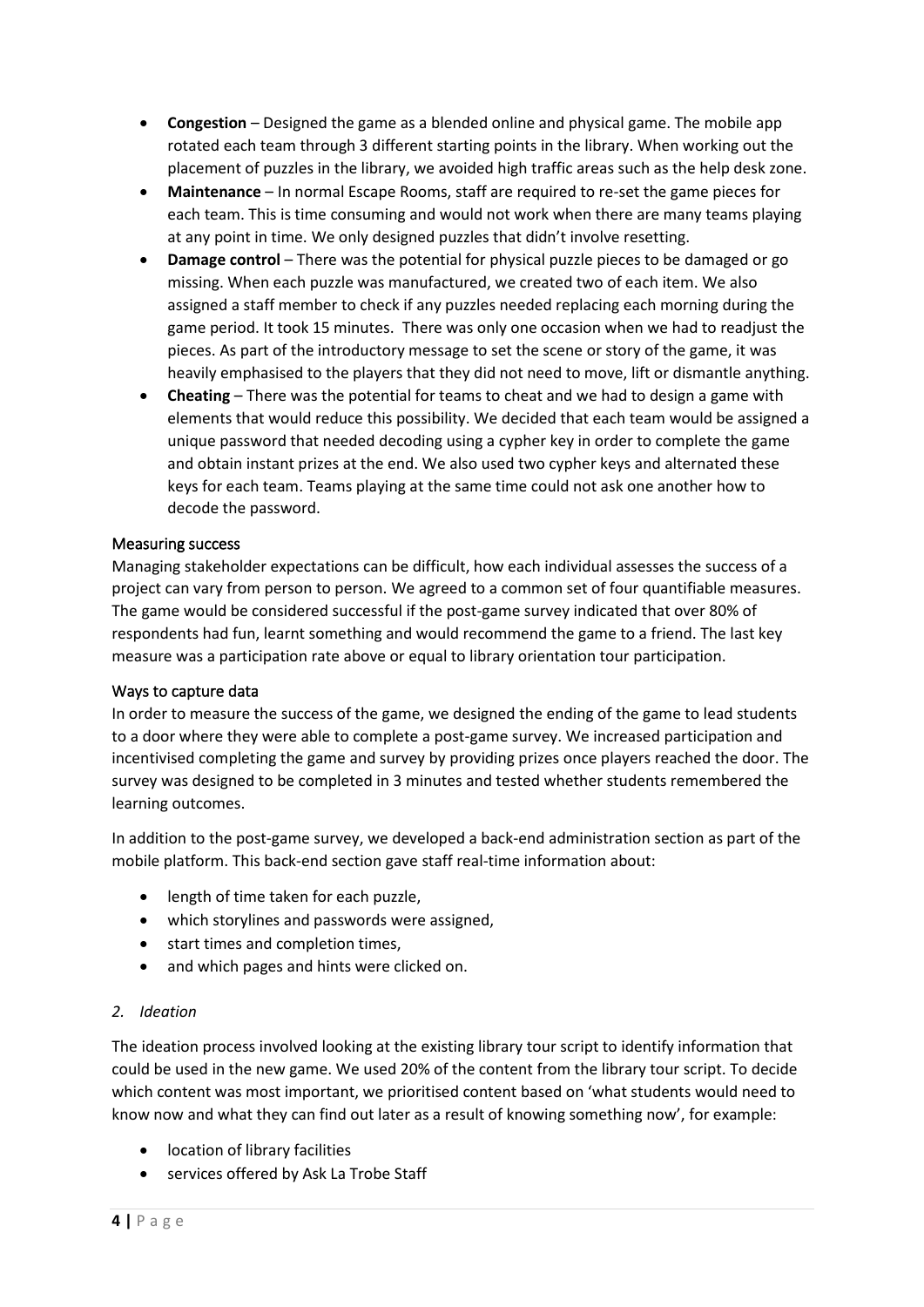- where to find resources
- library notices and La Trobe Email account
- using the Dewey number system to find a book and book returns

Once we identified the learning content, we brainstormed a range of puzzles and storylines, for example:

- The crazy librarian
- Ghost
- Uncovered artefacts
- First university librarian's will
- Secret society
- Beings from another dimension

We also brainstormed puzzle ideas that could be used with storylines, for example:

- Entry in a fictitious book
- Diorama with alphabet and a book with information or story that will help to decrypt the scene in the diorama
- Cypher
- Maths or clue to move pieces
- Connect the right dots to form correct code
- Touch two things to connect and initiate clue (light/sound/pointers, unlock something)
- Refracted light
- Crossword and filter or set of clues that spell out something.
- Spot the difference
- Move objects with magnets
- Align objects in a particular direction to form a word
- Visual overlay putting one item over another
- Colour code and notes or sounds
- Smell puzzle (put the right smell in order to get a code)
- Call someone (get a voice message with a clue)
- Photos with clues in it to lead the player somewhere
- Odd one out
- Mirror images to form a word or clue
- Words scattered on wall with a secondary eye piece. When player looks through eye piece from the right angle, it lines up the points to form a word or combination which is then used to give the next clue or open the combination lock.
- Painting on wall has details in it or secret message.
- Abacus type activity where units need to be moved to form something.
- Chest with boxes to pull in/out one box has something that will lead them to...
- Flip blocks in a 3x3 square like naughts and crosses.
- Redirecting a light sources and/or using sensors

We worked with a Melbourne escape room company called Rush Escape Games to help turn our ideas into a workable game framework. The collaboration resulted in the development of four mini puzzles that would provide the clues for one main puzzle. On solving the main puzzle, players would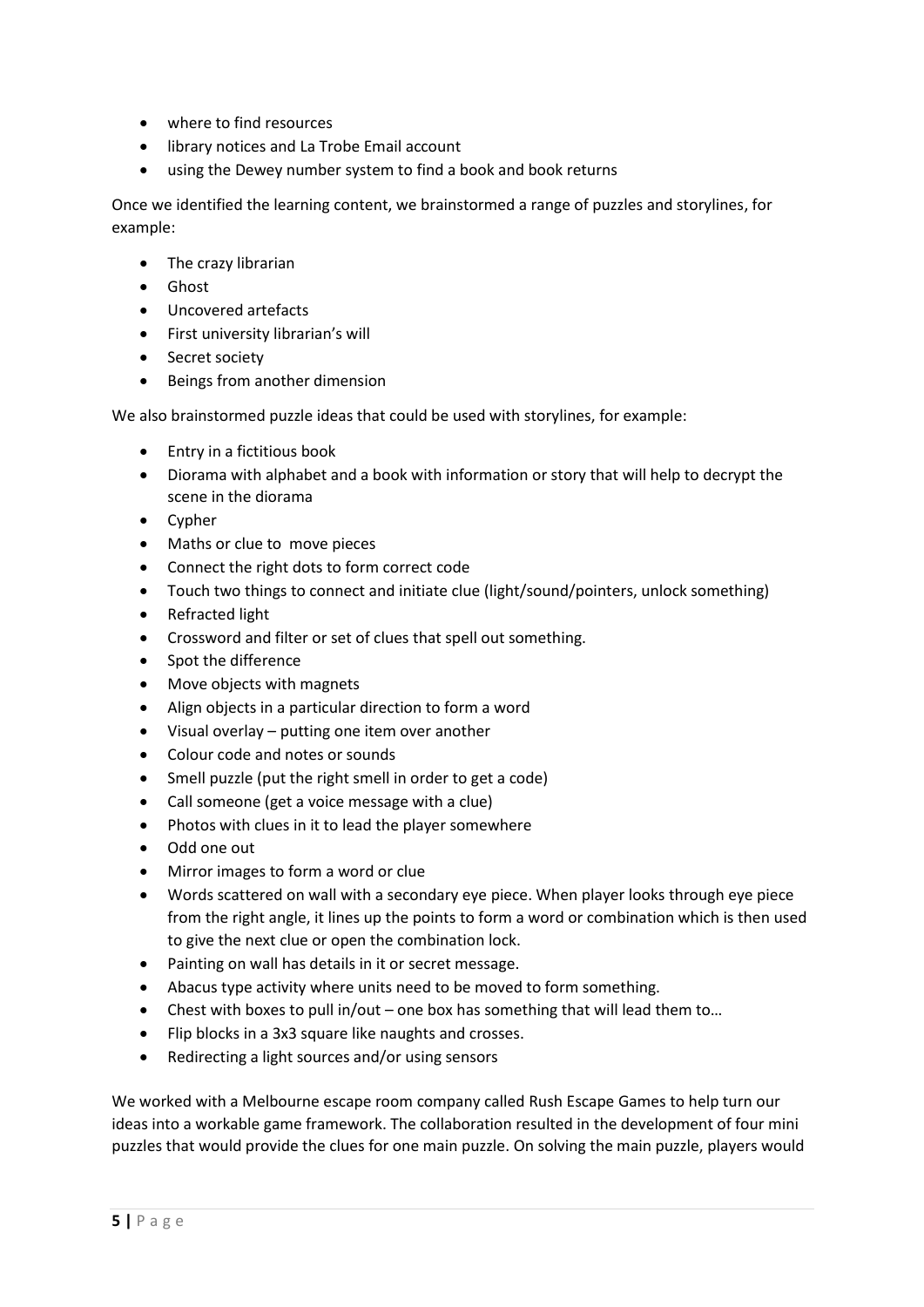find the secret location and decode the password to claim their prizes. Puzzle designs for our final set of four mini puzzles included:

- 'Where's Wally' type puzzle
- Treasure hunt
- Spot the difference
- Visual overlay
- Image with secret details or message



*Figure 1 - Students working on Puzzle 1*



*Figure 2 - Students working on Puzzle 4*

#### *3. Technical development*

The following were the technical design considerations that helped achieve good game play:

- The mobile game platform used JQuery mobile and html5 web languages which meant that the game was accessible by all smart phones, tablets, laptops and desktops. The technology allowed the game to be phone and device agnostic.
- The game was hosted on a university web apache server and used a MySQL database to store data.
- A small file size (9 mb), enabled quick access to the game with no wait time. The game only needed to load once when first accessing the game (it was optimized for instant game play – there was no continual lag time due to page loading issues).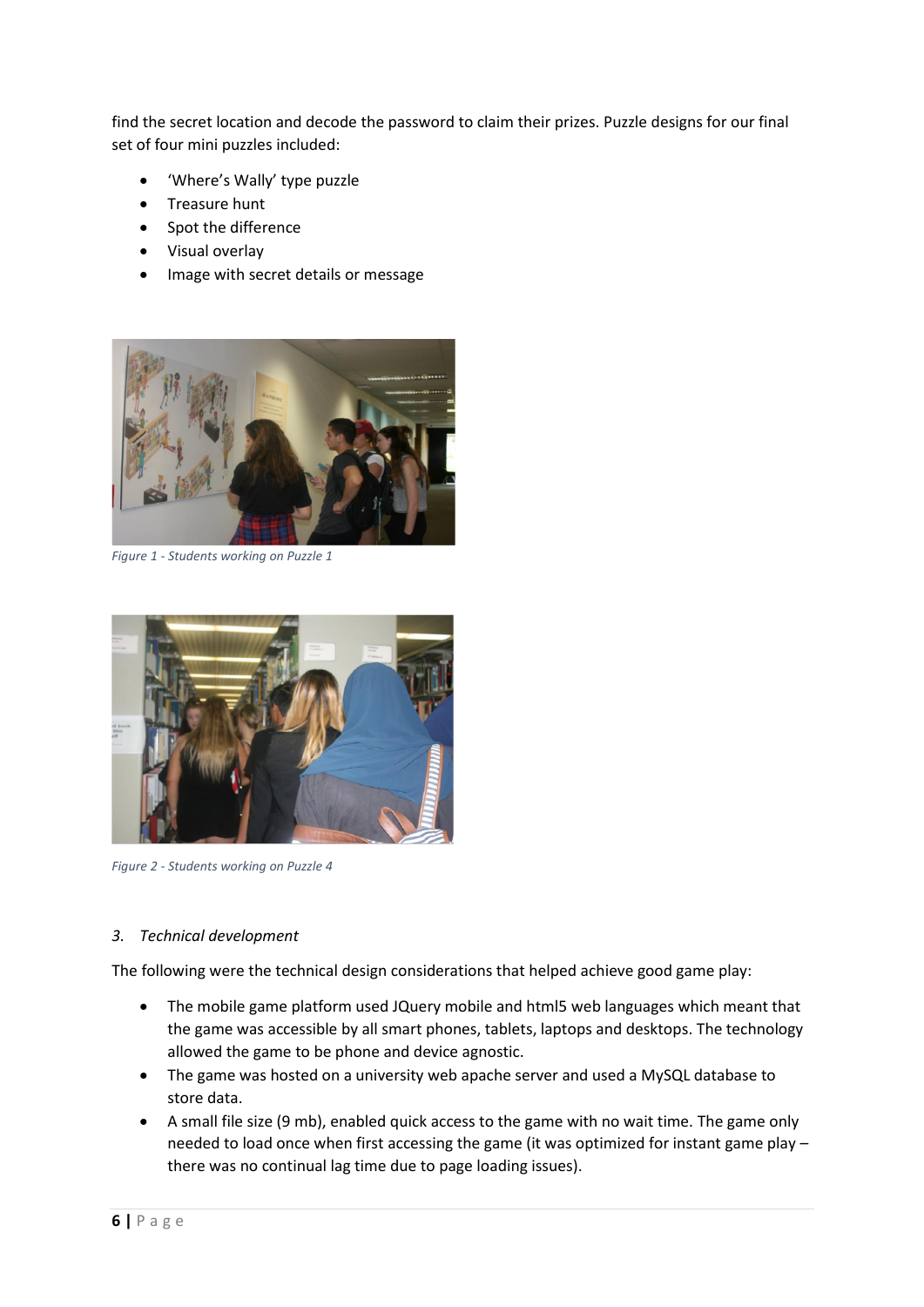- There was a back end administration section for data gathering and analysis
- The technical design reduced congestion through the library space by randomizing starting points for each team.
- The technical design minimised cheating through randomised puzzle clues, using four different storylines, and having unique passwords to decode at the end of the game.
- Players could leave and resume the game at any time.
- Game information was saved to the browser cache for three hours. This timeframe enabled players to resume within three hours without needing to log back into the game.
- The system can be used for future orientation periods and subsequent set up of all game components would take less than 2 hours.
- The online system and game pieces can be replicated, customised and used at other institutions or other campuses.
- Hints were provided and a 'phone a friend' option was available. We noticed that no-one used the 'phone a friend' option.

In addition to the technical considerations, the aesthetics of the game was addressed by employing a graphic designer to design the mobile game interface (See Appendix 1).

#### *4. Puzzle development*

Rush Escape Games also created and manufactured the physical puzzles pieces. The Library team provided the following guidelines for designing the puzzles and game pieces:

- Puzzles should not require lifting, dismantling or moving.
- Incorporate as many tactile elements as possible.
- Each puzzle needed to be different (i.e. not use the same strategies to solve each puzzle)
- Game pieces should not require resetting.
- The level of difficulty for a puzzle was graded according to how long a puzzle would take to solve. Each puzzle had to be solved in 1 to 3 minutes.

#### *5. Testing*

Testing of the game prototype was extremely valuable. It allowed us to:

- test for game comprehension and puzzle solvability,
- discover any mobile rendering issues,
- confirm game time,
- and observe player behaviour.

Part of the testing process involved putting up paper prototypes of the puzzle pieces and releasing a workable beta version of the mobile game platform. Based on observed behaviour during the testing phase the number of players per team was changed to only two registered players. Due to the small screen size of a mobile phone, the screen could only be effectively shared two people. Therefore, more than two players per team was not ideal for engaging with the game. There were some students who chose to make a team of more than two even though the registration process only allowed for two players.

## Results

The popularity of **Escape Room at the Library** completely exceeded the Library's expectations. The game continued after O-week and ran for a total of six weeks with 714 registered participants. The popularity of this orientation activity was an unintentional by-product of making learning fun and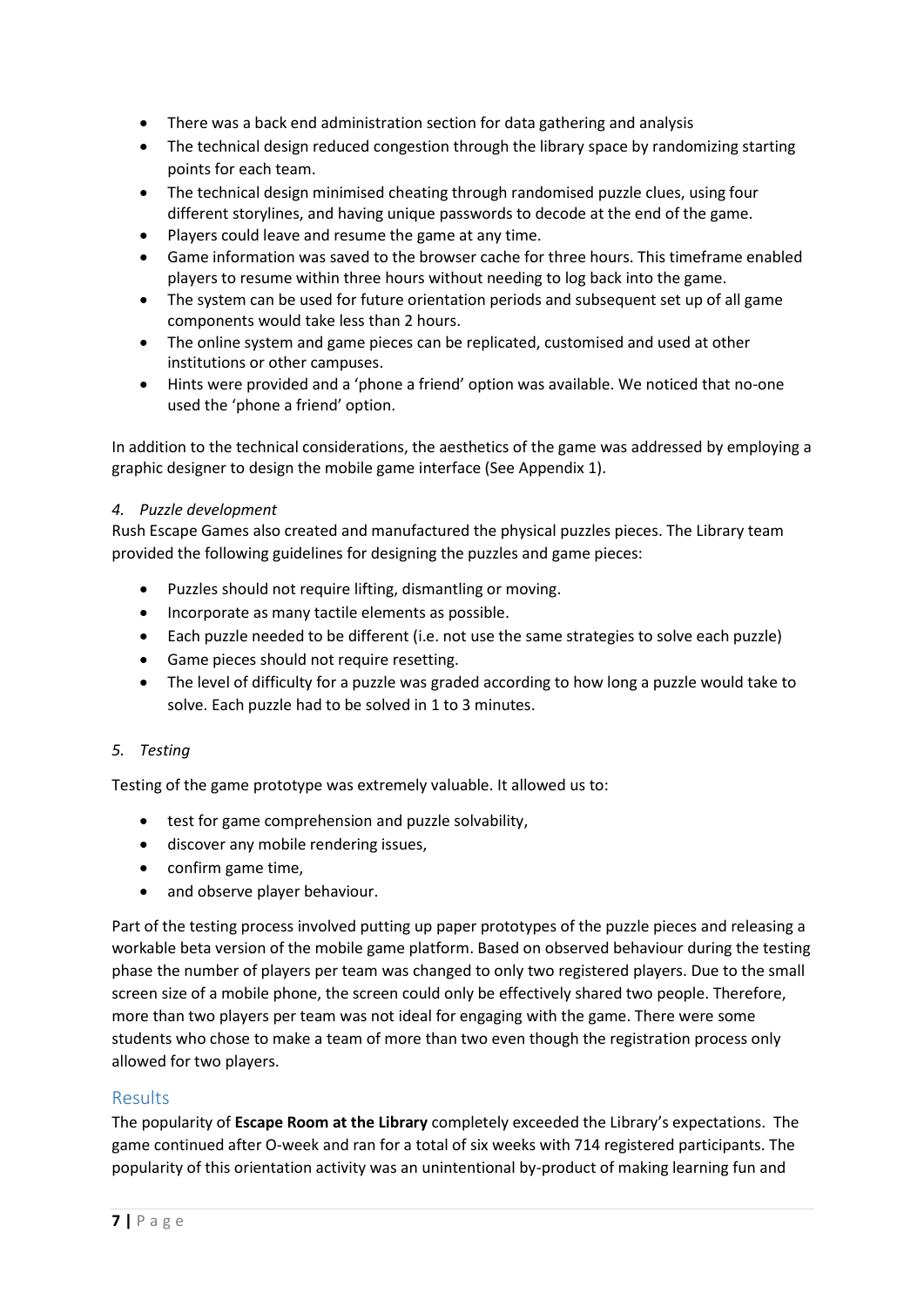interactive. The success of **Escape Room at the Library** was also demonstrated in the post-game survey:

- 96% of respondents stated they learnt a lot or learnt something
- 99% of respondents stated they found the game enjoyable or very enjoyable
- 99% of respondents stated they would recommend the game to a friend

In addition, over 80% of respondents remembered 16 out of the 20 learning points (see Fig 3).

| Learning outcome                                                                                                                  | Learning points                               | Incorrect | Correct | Partial |
|-----------------------------------------------------------------------------------------------------------------------------------|-----------------------------------------------|-----------|---------|---------|
| Knowing the location of library<br>facilities                                                                                     | Book return chutes                            | 13%       | 87%     |         |
|                                                                                                                                   | Reserve hold shelf                            | 17%       | 83%     |         |
|                                                                                                                                   | Laptop charging lockers                       | 17%       | 83%     |         |
|                                                                                                                                   | <b>Tech Zone</b>                              | 20%       | 80%     |         |
|                                                                                                                                   | Help phones                                   | 10%       | 90%     |         |
|                                                                                                                                   | Self checkout machine                         | 21%       | 79%     |         |
| Understanding the services offered<br>by each Ask La Trobe Staff                                                                  | <b>Student Service Staff</b>                  | 14%       | 86%     |         |
|                                                                                                                                   | <b>Peer Learning Advisors</b>                 | 13%       | 87%     |         |
|                                                                                                                                   | <b>Library Advisors</b>                       | 10%       | 90%     |         |
|                                                                                                                                   | <b>IT Staff</b>                               | 3%        | 97%     |         |
| Knowing where to find resources                                                                                                   | Book a library Workshop                       | 23%       | 70%     | 7%      |
|                                                                                                                                   | Book a group study room                       | 13%       | 87%     |         |
|                                                                                                                                   | Stay up-to-date with<br>important information | 4%        | 28%     | 68%     |
|                                                                                                                                   |                                               |           |         |         |
| Knowing that all library notices, including overdue and reminder<br>notices are sent by email ONLY to your La Trobe Email account |                                               | 24%       | 76%     |         |
|                                                                                                                                   |                                               |           |         |         |
| Knowing what is needed in order to<br>perform tasks in the library                                                                | <b>Borrow books</b>                           | 5%        | 95%     |         |
|                                                                                                                                   | Pay for photocopying                          | 22%       | 78%     |         |
|                                                                                                                                   | Access rooms and building                     | 10%       | 90%     |         |
|                                                                                                                                   | Access the Library after 10pm                 | 20%       | 80%     |         |
|                                                                                                                                   | Access campus computers                       | 10%       | 90%     |         |
| Confident about using the Dewey number system to find a book                                                                      |                                               | 11%       | 89%     |         |
| Knowing where to always put books after you have finished using                                                                   |                                               |           |         |         |
| them in the Library                                                                                                               |                                               | 10%       | 90%     |         |

*Figure 3 – Survey results*

Some students had trouble remembering where to find resources to stay up-to-date with important information. This may be because this particular point was communicated via a written message as part of a clue rather than embedded into the game as a puzzle. This reinforces the idea that retention happens more readily when embedded into a problem based learning framework. In the case of **Escape Room at the Library**, the learning occurred when students were solving a puzzle. The online clue was a passive way to communicate a message and players were more focused on the parts of the clue that helped them locate the puzzle in the library.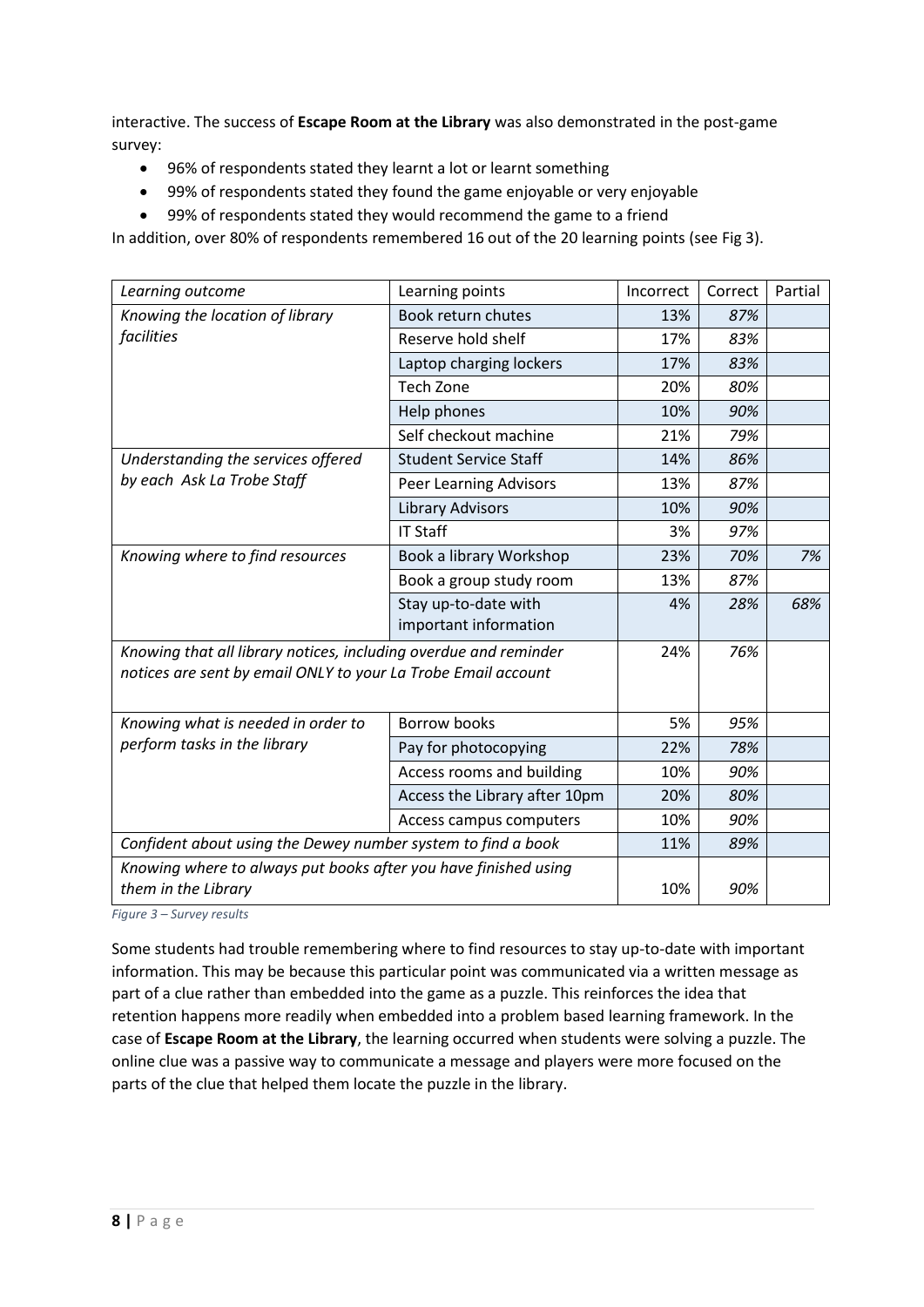

*Figure 4 - Students working on Puzzle 3*

In the early stages of game development, we identified four key success measures. The results of each success measure are explained in Figure 5.

| <b>Key Performance Indicator</b>                                                   | <b>Result</b>                                                                                                                                                   | <b>KPI Met?</b>                                                                                                                                                                                                                                                                                                                                                           |
|------------------------------------------------------------------------------------|-----------------------------------------------------------------------------------------------------------------------------------------------------------------|---------------------------------------------------------------------------------------------------------------------------------------------------------------------------------------------------------------------------------------------------------------------------------------------------------------------------------------------------------------------------|
| Participation rate above or equal<br>to library orientation tour<br>participation. | Between the period 8 Feb to 19<br>Mar 2016, a total of 357 teams of<br>two or more people registered to<br>play the game which is at least<br>714 participants. | <b>SUCCESS</b><br>The number of players were<br>higher than the number of library<br>tour attendees for 2016. The<br>number of students who attended<br>the tours in 2016 dropped by<br>approx. 50%. The game achieved<br>close to the participation rate of<br>2015 tour attendance (1052) and<br>had participation rates exceeding<br>tour numbers from 2014 and prior. |
| 80% of respondents noted that<br>they learnt something.                            | 96% of respondents stated they<br>learnt a lot or learnt something.                                                                                             | <b>SUCCESS</b>                                                                                                                                                                                                                                                                                                                                                            |
| 80% of respondents noted that<br>they had fun.                                     | 99% of respondents stated they<br>found the game enjoyable or very<br>enjoyable.                                                                                | <b>SUCCESS</b>                                                                                                                                                                                                                                                                                                                                                            |
| 80% of respondents noted that<br>they would recommend the<br>game to a friend.     | 99% of respondents stated they<br>would recommend the game to a<br>friend.                                                                                      | <b>SUCCESS</b>                                                                                                                                                                                                                                                                                                                                                            |

*Figure 5 - Results of the game set against four key success measures.*

## Qualitative results

The post-game survey indicated students loved the concept of playing a game and learning at the same time, in particular, the problem solving element was highly regarded.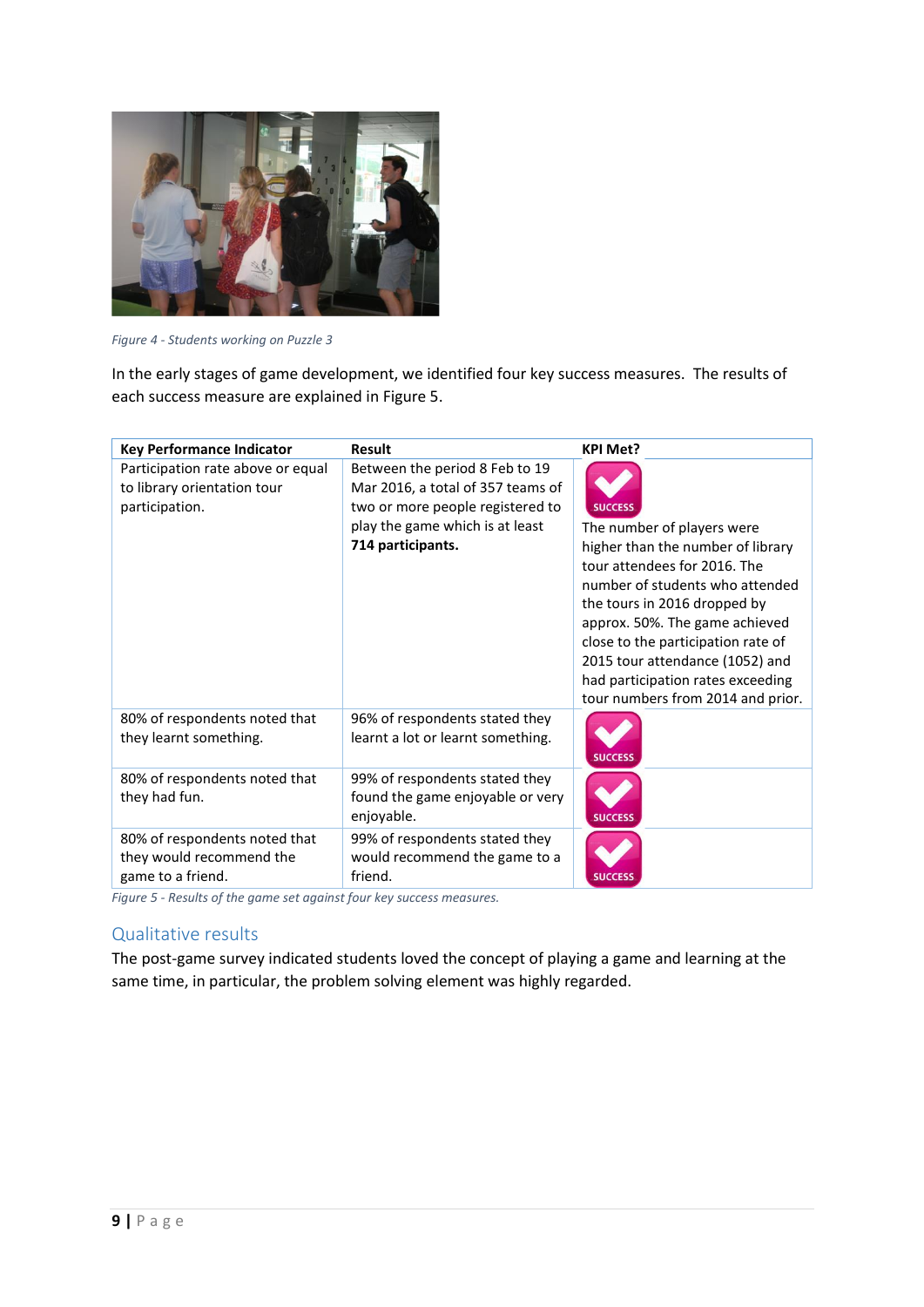

*Figure 6 - Game experience*

In **Escape Room at the Library**, students need to work together in a fun and relaxed way, and this was often a catalyst for students to develop friendships. Student comments in the post-game survey reflected the value of the game as an activity that helps students connect with and meet other students.

"It was a good bonding experience with my friend"

- "I like meeting new people and knowing where things are"
- "I like exploring the library, and making friends"
- "I like the challenge plus meeting people"
- "Love puzzles, great game, really entertaining"
- "Fun introduction to the library, great idea"
- "Keeps you guessing, very complicated clues and requires team work"

The overwhelming positive response by students (and some staff) who played the game suggests that games like **Escape Room at the Library** can help students learn about the library in a creative way that is appreciated by students.

"I like the puzzles, riddles, being able to solve and work through problems as a team"

"The satisfaction of solving each step. The app was a great addition"

"It was an enjoyable (and refreshing) way to get to know different parts of the library"

"It was spread out so you could explore areas you wouldn't necessarily go to by yourself"

"It forced you to explore different parts of the library and has made me feel more comfortable navigating the library"

"I like the rush of adrenaline and having to think outside the box"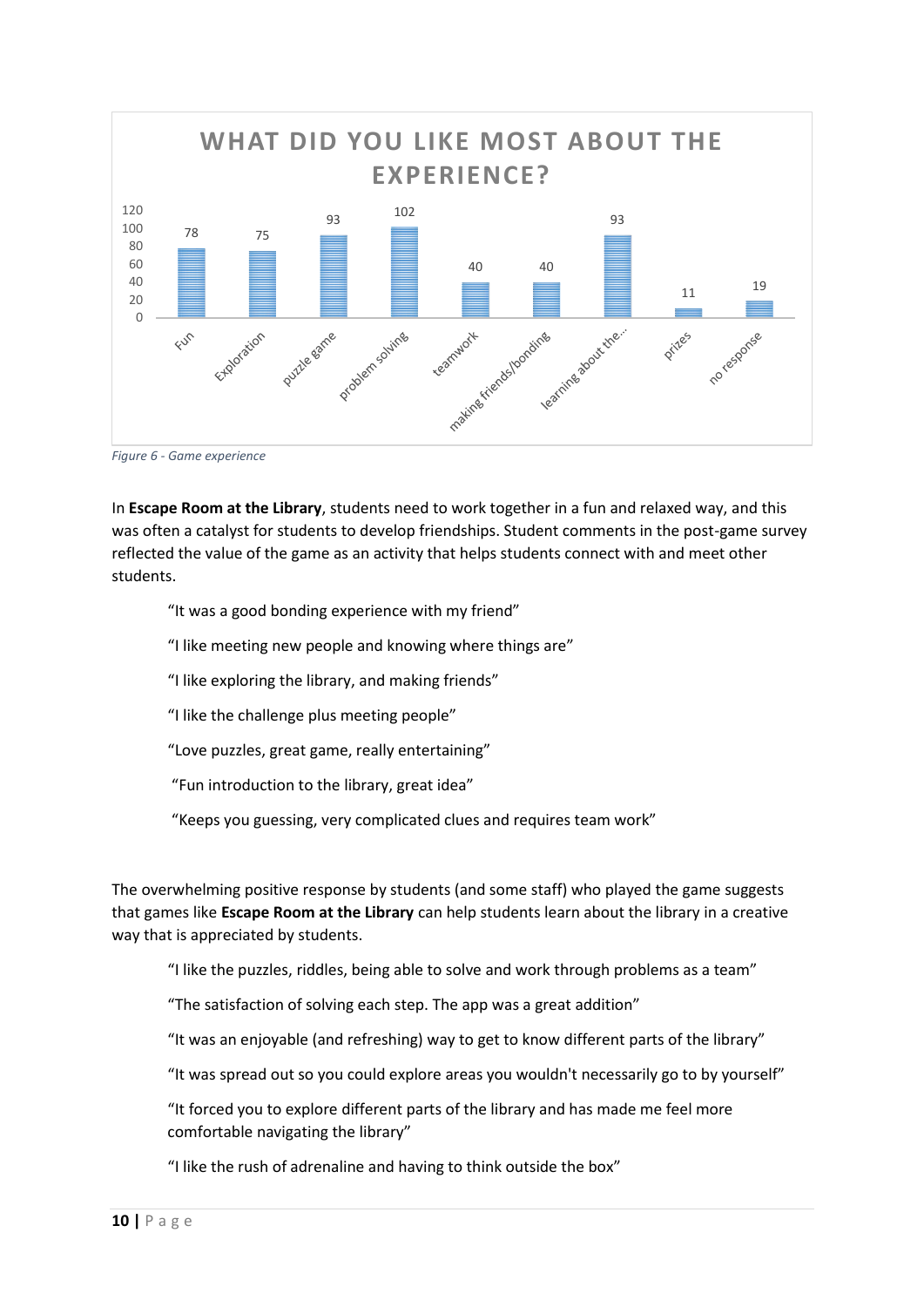#### "I like the creativity and adventure"



*Figure 7 - Students working on Puzzle 2*

## Future development

The game can be easily adapted for use at other campuses of the University. In developing the game for future use, the ending of the game would need to wrap up online as opposed to the current ending, where players reach a secret location. The current ending of the game was designed to capture qualitative and quantitative data to evaluate aspects of the game which included ease of use, technical issues, and capturing pain points. Now that we have been able to perform a thorough evaluation, there is no longer a requirement to heavily monitor the game in this way. In the future the ending could conclude with a player filling in an online form or simple survey to go into a draw to win prizes. The game format could also potentially be used to facilitate a wide range of induction programmes for other cohorts of students and new staff however, return on investment would need to be assessed before proceeding with the idea.

#### Conclusion

**Escape Room at the Library** was designed to complement library tours and offer an alternative to students who would prefer a more active and self-directed form of discovering the library. Our goal was to design an intrinsically-motivated activity similar to a library tour, that required minimal staff facilitation, that immersed students in the digital and physical worlds, that could be done at any time and which would maximise student engagement. It was devised to support students to discover and become aware of key library services and facilities, and to subsequently remember this information when needed.

The analysis of student feedback and general observations of students playing the game gave us good insight into the overall benefits of gamification in an educational setting. We noticed that students were able to make friends and form bonds while learning about the library in a fun and relaxed environment.

This case study demonstrates how the principles of game and puzzle design can be used to enhance discovery of library services and programs in a blended environment. It is an approach that could be applied to a range of library settings.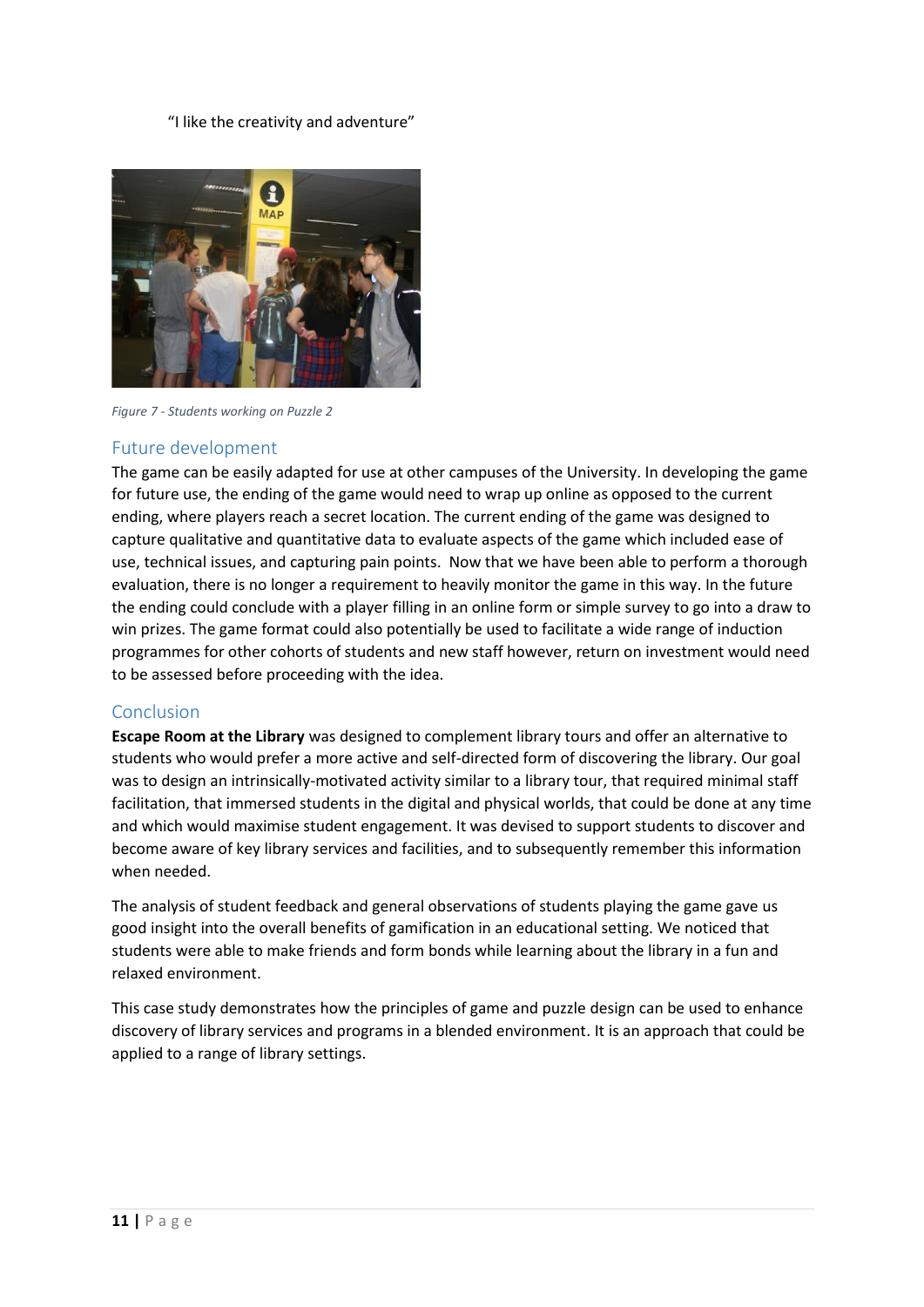## **Bibliography**

Anderson, H M, (n.d.). Dale's Cone of Experience, Retrieved from [http://www.queensu.ca/teachingandlearning/modules/active/documents/Dales\\_Cone\\_of\\_Experien](http://www.queensu.ca/teachingandlearning/modules/active/documents/Dales_Cone_of_Experience_summary.pdf) [ce\\_summary.pdf](http://www.queensu.ca/teachingandlearning/modules/active/documents/Dales_Cone_of_Experience_summary.pdf)

Angell, K., & Boss, K. (2016). Adapting the Amazing Library Race: Using problem-based learning in library orientations. College & Undergraduate Libraries, 23(1), 44-55.

Barrows, H. (1996, December). Gamification and student motivation. Journal of Interactive Learning Environments, 24(6), 1162-1175. Retrieved from: <http://www.tandfonline.com/doi/full/10.1080/10494820.2014.964263>

Barrows, H. (1996, December). Problem-based learning in medicine and beyond: A brief overview. New Directions for Teaching and Learning, 1996(68), 3-12. Retrieved from: <http://onlinelibrary.wiley.com/doi/10.1002/tl.37219966804/abstract>

Domínguez, A., Saenz-de-Navarrete J., de-Marcos, L., Fernández-Sanz, L., Pagés, C. & Martínez-Herráiz J. (2013). Gamifying learning experiences: Practical implications and outcomes. *Journal of Computers & Education, 63*, 380 – 392. Doi: <http://dx.doi.org.ez.library.latrobe.edu.au/10.1016/j.compedu.2012.12.020>

Fitz-Walter, Z., Tjondronegoro, D., & Wyeth, P. (2012, November). A gamified mobile application for engaging new students at university orientation. In *Proceedings of the 24th Australian Computer-Human Interaction Conference* (pp. 138-141). ACM.

French, S. (2015). The unbelievably lucrative business of escape rooms. Retrieved from [http://www.marketwatch.com/story/the-weird-new-world-of-escape-room-businesses-2015-](http://www.marketwatch.com/story/the-weird-new-world-of-escape-room-businesses-2015-07-20) [07-20](http://www.marketwatch.com/story/the-weird-new-world-of-escape-room-businesses-2015-07-20)

Kapp, K. M. (2012). The gamification of learning and instruction: game-based methods and strategies for training and education. San Francisco: Pfeiffer, p46

Nicholson, S. (2012, June). A User-Centred Theoretical Framework for Meaningful Gamification. Presented at Games+Learning+Society 8.0, Madison, WI. Available online at <http://scottnicholson.com/pubs/meaningfulframework.pdf>

Nicholson, S. (2012, October). Strategies for meaningful gamification: Concepts behind transformative play and participatory museums. Presented at Meaningful Play 2012. Lansing, Michigan. Available online at<http://scottnicholson.com/pubs/meaningfulstrategies.pdf>

Nicholson, S. (2015). Peaking behind the locked door: A survey of escape room facilities. Retrieved from:<http://scottnicholson.com/pubs/erfacwhite.pdf>

Walsh, A. (2014). The potential for using gamification in academic libraries in order to increase student engagement and achievement. Nordic Journal of Information Literacy in Higher Education, 6(1), 39-51.

Wiemker M, Elumir E, Clare A, Escape Room Games, The Codex, (Nov. 2014) Retrieved from: [https://s3.eu-central-1.amazonaws.com/digitale](https://s3.eu-central-1.amazonaws.com/digitale-spielewelten.de/blog/media/00511Wiemker%20et%20al%20-%20Paper%20-%20Escape%20Room%20Games.pdf)[spielewelten.de/blog/media/00511Wiemker%20et%20al%20-%20Paper%20-](https://s3.eu-central-1.amazonaws.com/digitale-spielewelten.de/blog/media/00511Wiemker%20et%20al%20-%20Paper%20-%20Escape%20Room%20Games.pdf) [%20Escape%20Room%20Games.pdf,](https://s3.eu-central-1.amazonaws.com/digitale-spielewelten.de/blog/media/00511Wiemker%20et%20al%20-%20Paper%20-%20Escape%20Room%20Games.pdf) page 3-4, accessed August 2016.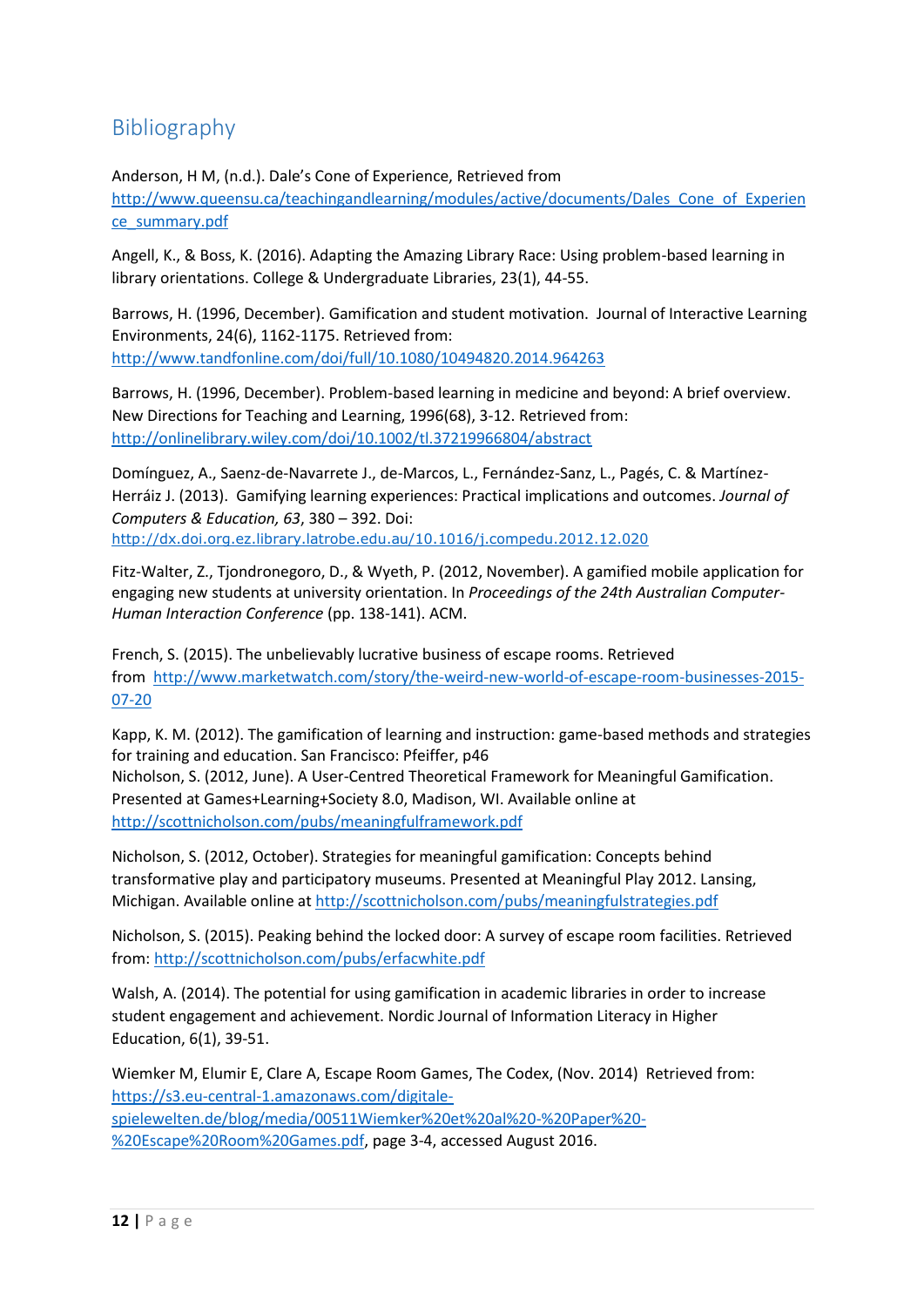#### **Appendix 1. Escape Room at the Library game**



- After registering, players are presented with an image of a bookshelf.
- When the player clicks on the bookshelf, the bookshelf slides to the left revealing a secret room.
- The dot in the middle is used as a way to demonstrate how to navigate the game.



- In the secret room, they are presented with five items.
- Each item in this secret room is a starting point for a puzzle. Dots on the items are lit up in yellow when as the game progresses. This helps the player understand which puzzle to do first and so on.
- The boxes at the bottom is a progress bar to let players know where they are up to and how many more puzzles they need to unlock.
- There are a total of four mini puzzles.
- The camcorder is viewed first before starting any puzzle. It sets the storyline of the game.
- The puzzle sequence/order is randomised for each team to reduce congestion in the physical space.